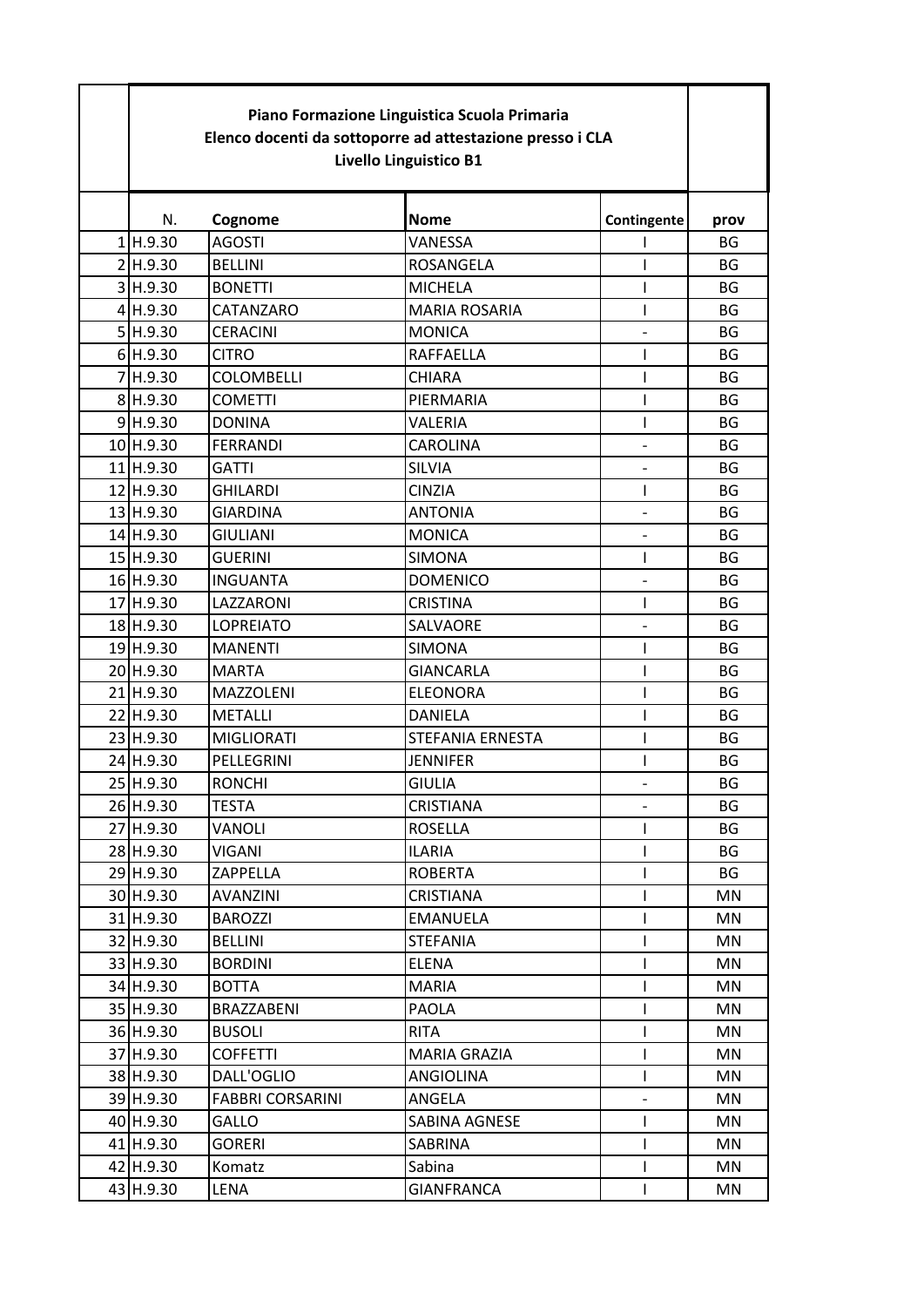| 44 H.9.30  | <b>LETO</b>             | <b>TINDARA</b>       | I                        | MN        |
|------------|-------------------------|----------------------|--------------------------|-----------|
| 45 H.9.30  | <b>MAIOLI</b>           | <b>ELENA</b>         | L                        | MN        |
| 46 H.9.30  | <b>MELONCELLI</b>       | <b>MONICA</b>        | I                        | MN        |
| 47 H.9.30  | <b>MERLIN</b>           | LAURA                | L                        | MN        |
| 48 H.9.30  | Michelotto              | Sara                 | I                        | MN        |
| 49 H.9.30  | OSTI                    | SABRINA              | I                        | MN        |
| 50 H.9.30  | PANZI                   | <b>SILVIA</b>        | I                        | MN        |
| 51 H.9.30  | <b>PISANTI</b>          | CARMELA              | L                        | MN        |
| 52 H.9.30  | <b>PRANDINI</b>         | <b>CLAUDIA</b>       | I                        | MN        |
| 53 H.9.30  | <b>PROTTI</b>           | <b>ELENA</b>         | I                        | MN        |
| 54 H.9.30  | <b>PUTTINI</b>          | <b>DANIELA</b>       | I                        | MN        |
| 55 H.9.30  | <b>ROSSI</b>            | <b>MARINA</b>        | I                        | MN        |
| 56 H.9.30  | Sperani                 | Rachele              | I                        | MN        |
| 57 H.9.30  | <b>TORELLI</b>          | <b>EMANUELE</b>      | L                        | MN        |
| 58 H.9.30  | VALLI                   | <b>SILVA</b>         | I                        | MN        |
| 59 H.9.30  | VILLANETTI              | <b>ANTONELLA</b>     | I                        | MN        |
| 60 H.9.30  | VINCENTI                | ANGELA               | L                        | MN        |
| 61 H.9.30  | ZAGNI                   | <b>CHIARA</b>        | I                        | MN        |
| 62 H.14.00 | <b>ACCARDO</b>          | <b>FRANCESCA</b>     | I                        | <b>BS</b> |
| 63 H.14.00 | <b>ALESSI</b>           | <b>MARIANNA</b>      | I                        | <b>BS</b> |
| 64 H.14.00 | <b>ASSOLARI</b>         | <b>CHIARA</b>        | I                        | <b>BS</b> |
| 65 H.14.00 | <b>BARDON</b>           | <b>SIMONA</b>        | $\overline{\phantom{0}}$ | <b>BS</b> |
| 66 H.14.00 | Belotti                 | Sonia                | Ш                        | <b>BS</b> |
| 67 H.14.00 | <b>BOLDORI</b>          | Francesca            | T                        | <b>BS</b> |
| 68 H.14.00 | <b>Bortolotti</b>       | Angelita             | Ш                        | <b>BS</b> |
| 69 H.14.00 | <b>BRULLO</b>           | <b>EMILIA</b>        | L                        | <b>BS</b> |
| 70 H.14.00 | <b>BUFFOLI</b>          | <b>PATRIZIA</b>      | $\mathsf{II}$            | <b>BS</b> |
| 71 H.14.00 | CAVALLERI               | <b>PAOLA</b>         | I                        | <b>BS</b> |
| 72 H.14.00 | CAVALLO                 | <b>VALERIA</b>       | L                        | <b>BS</b> |
| 73 H.14.00 | <b>CIRIMBELLI</b>       | <b>CINZIA</b>        | Ш                        | <b>BS</b> |
| 74 H.14.00 | <b>CITTADINI</b>        | <b>GLORIA</b>        | L                        | <b>BS</b> |
| 75 H.14.00 | <b>CONTER</b>           | <b>EMANUELA</b>      | Ш                        | <b>BS</b> |
| 76 H.14.00 | <b>CORBERI</b>          | <b>ROBERTA</b>       | L                        | <b>BS</b> |
| 77 H.14.00 | Cotti Piccinelli        | Katiuscia            | Ш                        | <b>BS</b> |
| 78 H.14.00 | <b>COTTI PICCINELLI</b> | <b>CLAUDIA</b>       | Ш                        | <b>BS</b> |
| 79 H.14.00 | <b>COTTIGNOLI</b>       | ALESSANDRA           | $\mathbf{II}$            | <b>BS</b> |
| 80 H.14.00 | Cucchi                  | Giuseppina           |                          | <b>BS</b> |
| 81 H.14.00 | Dalia                   | Pamela               | $\mathbf{H}$             | <b>BS</b> |
| 82 H.14.00 | D'ANNUNZIO              | <b>MICHELA</b>       | Ш                        | <b>BS</b> |
| 83 H.14.00 | DE LUCA                 | MARIANGELA           | I                        | <b>BS</b> |
| 84 H.14.00 | DI BAIA                 | MARIAROSA            | L                        | <b>BS</b> |
| 85 H.14.00 | Dindelli                | Sara                 | Ш                        | <b>BS</b> |
| 86 H.14.00 | <b>ESPOSITO</b>         | <b>MARIA</b>         | L                        | <b>BS</b> |
| 87 H.14.00 | Felice                  | Barbara              | L                        | <b>BS</b> |
| 88 H.14.00 | <b>FERLITO</b>          | <b>CATIA</b>         | $\mathbf{II}$            | <b>BS</b> |
| 89 H.14.00 | Ferrari                 | Elisa                | $\mathsf{II}$            | <b>BS</b> |
| 90 H.14.00 | <b>FRANCESCHI</b>       | <b>MARILISA</b>      | L                        | <b>BS</b> |
| 91 H.14.00 | Furnari                 | Nicoletta Concezione | L                        | <b>BS</b> |
| 92 H.14.00 | GURRIERI                | MARILENA             | $\overline{\phantom{0}}$ | <b>BS</b> |
| 93 H.14.00 | LA ROCCA                | CONCETTA             | L                        | BS        |